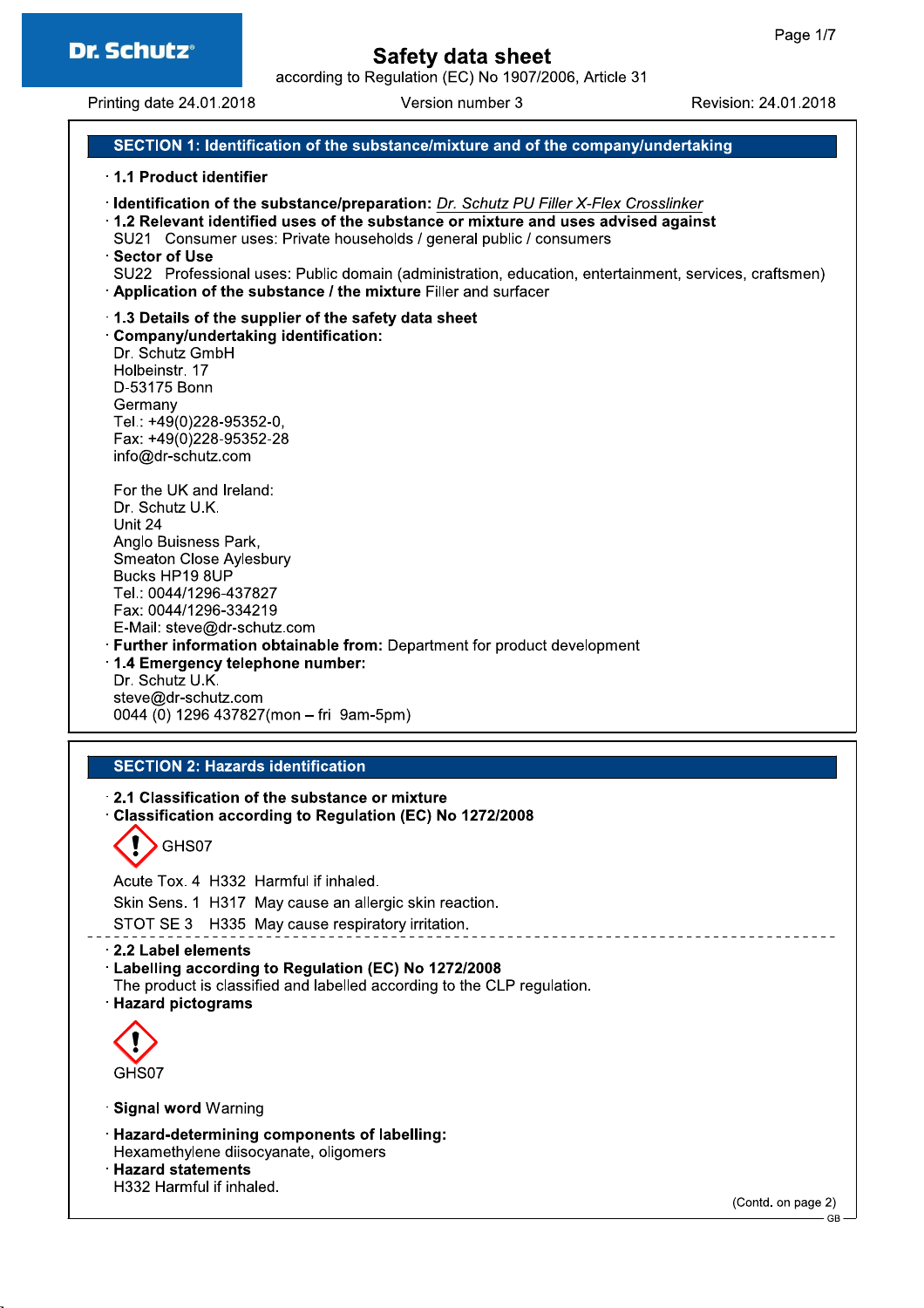

according to Regulation (EC) No 1907/2006, Article 31

Printing date 24.01.2018

Version number 3

Revision: 24.01.2018

### Identification of the substance/preparation: Dr. Schutz PU Filler X-Flex Crosslinker

(Contd. of page 1) H317 May cause an allergic skin reaction. H335 May cause respiratory irritation. · Precautionary statements Avoid breathing dust/fume/gas/mist/vapours/spray. P261 Wear protective gloves. P280 Specific treatment (see on this label). P321 P403+P233 Store in a well-ventilated place. Keep container tightly closed. P405 Store locked up. P501 Dispose of contents/container in accordance with local/regional/national/international regulations. Labelling of packages where the contents do not exceed 125 ml **Hazard pictograms** GHS07 · Signal word Warning · Hazard-determining components of labelling: Hexamethylene diisocyanate, oligomers **Hazard statements** H317 May cause an allergic skin reaction. · Precautionary statements Avoid breathing dust/fume/gas/mist/vapours/spray. P261 Wear protective gloves. P280 P302+P352 IF ON SKIN: Wash with plenty of water. Specific treatment (see on this label). P321 P333+P313 If skin irritation or rash occurs: Get medical advice/attention. P501 Dispose of contents/container in accordance with local/regional/national/international regulations. 2.3 Other hazards · Results of PBT and vPvB assessment · PBT: Not applicable. vPvB: Not applicable.

### **SECTION 3: Composition/information on ingredients**

3.2 Chemical characterisation: Mixtures

· Description: Mixture of substances listed below with nonhazardous additions.

#### · Dangerous components:

CAS: 28182-81-2 Hexamethylene diisocyanate, oligomers 50-100% EINECS: 223-242-0 (1) Acute Tox. 4, H332; Skin Sens. 1, H317; STOT SE 3, H335 Additional information: For the wording of the listed hazard phrases refer to section 16.

### **SECTION 4: First aid measures**

### 4.1 Description of first aid measures

**General information:** 

Immediately remove any clothing soiled by the product.

Symptoms of poisoning may even occur after several hours; therefore medical observation for at least 48 hours after the accident.

#### **After inhalation:**

Supply fresh air and to be sure call for a doctor.

In case of unconsciousness place patient stably in side position for transportation.

. After skin contact: Immediately wash with water and soap and rinse thoroughly.

(Contd. on page 3)

GB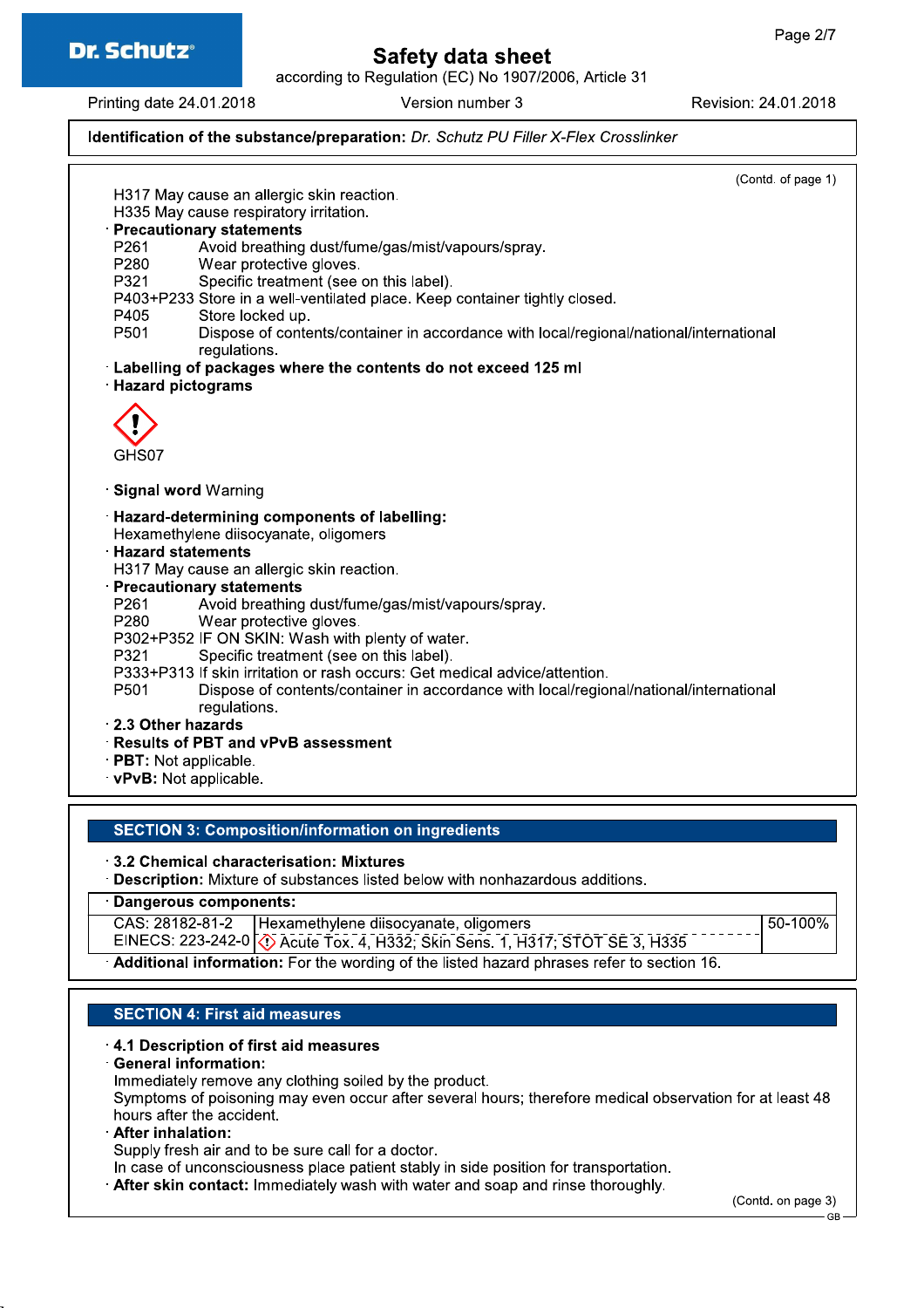

according to Regulation (EC) No 1907/2006, Article 31

Printing date 24.01.2018

Version number 3

Revision: 24.01.2018

(Contd. of page 2)

### Identification of the substance/preparation: Dr. Schutz PU Filler X-Flex Crosslinker

After eye contact:

- Rinse opened eye for several minutes under running water. If symptoms persist, consult a doctor.
- . After swallowing: Rinse out mouth and then drink plenty of water.
- 4.2 Most important symptoms and effects, both acute and delayed
- No further relevant information available.
- $\cdot$  4.3 Indication of any immediate medical attention and special treatment needed No further relevant information available.

### **SECTION 5: Firefighting measures**

- 5.1 Extinguishing media
- . Suitable extinguishing agents: Use fire extinguishing methods suitable to surrounding conditions.
- · For safety reasons unsuitable extinguishing agents: Not applicable.
- .5.2 Special hazards arising from the substance or mixture No further relevant information available.
- · 5.3 Advice for firefighters
- · Protective equipment: Mouth respiratory protective device.
- · Additional information

Dispose of fire debris and contaminated fire fighting water in accordance with official regulations.

### **SECTION 6: Accidental release measures**

6.1 Personal precautions, protective equipment and emergency procedures Not required.

- .6.2 Environmental precautions: Do not allow to enter sewers/ surface or ground water.
- 6.3 Methods and material for containment and cleaning up:

Absorb with liquid-binding material (sand, diatomite, acid binders, universal binders, sawdust). Dispose contaminated material as waste according to item 13. Ensure adequate ventilation.

6.4 Reference to other sections

See Section 7 for information on safe handling.

See Section 8 for information on personal protection equipment.

See Section 13 for disposal information.

### **SECTION 7: Handling and storage**

.7.1 Precautions for safe handling Ensure good ventilation/exhaustion at the workplace.

- · Information about fire and explosion protection: No special measures required.
- .7.2 Conditions for safe storage, including any incompatibilities
- · Storage:
- Requirements to be met by storerooms and receptacles: No special requirements.
- Information about storage in one common storage facility: Not required.
- · Further information about storage conditions:

Keep container tightly sealed.

Store receptacle in a well ventilated area.

.7.3 Specific end use(s) No further relevant information available.

### **SECTION 8: Exposure controls/personal protection**

Additional information about design of technical facilities: No further data: see item 7.

- 8.1 Control parameters
- **Exposure limit values:**

The product does not contain any relevant quantities of materials with critical values that have to be monitored at the workplace.

Additional information: The lists valid during the making were used as basis.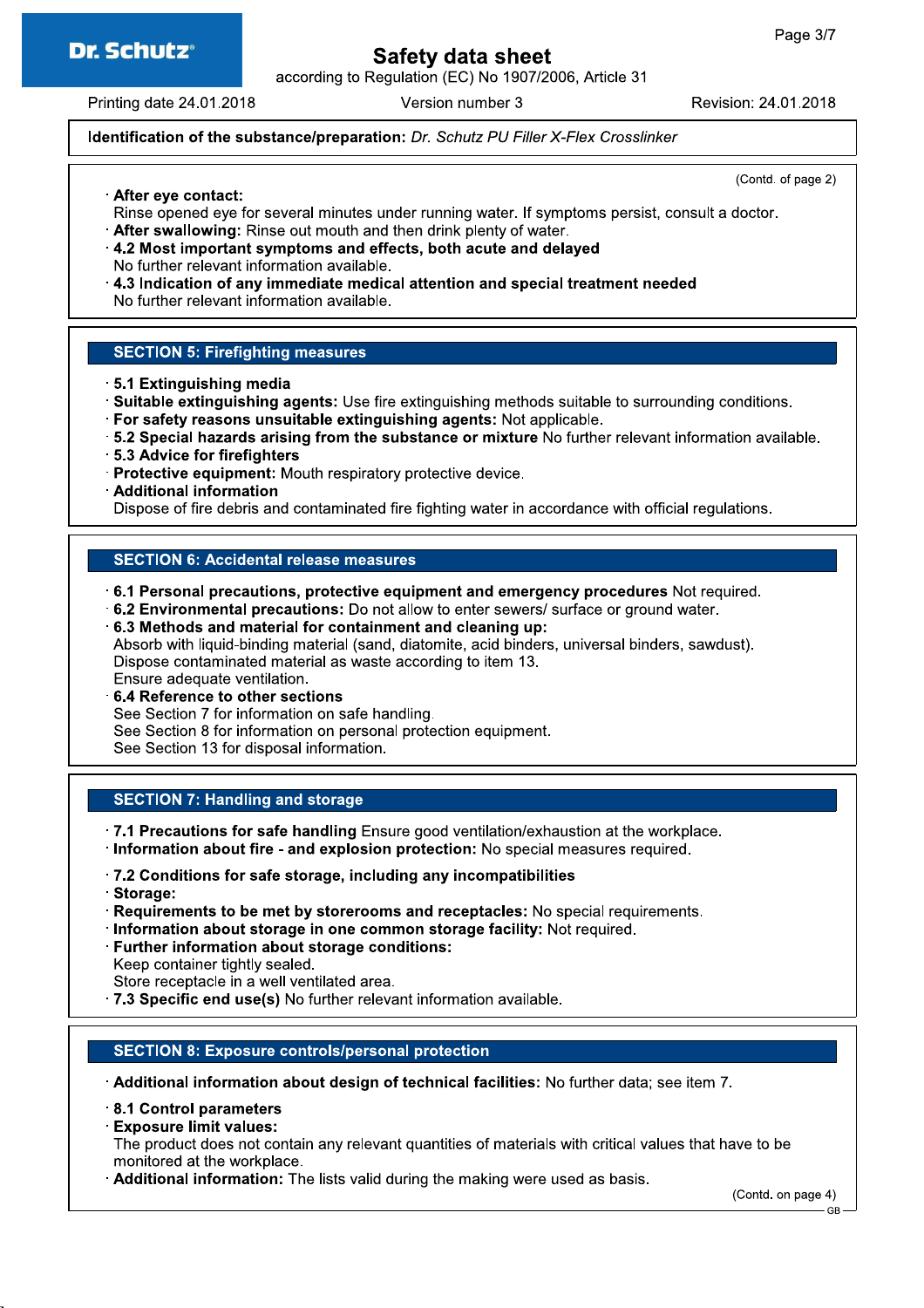

according to Regulation (EC) No 1907/2006, Article 31

Printing date 24.01.2018

Version number 3

Revision: 24.01.2018

### Identification of the substance/preparation: Dr. Schutz PU Filler X-Flex Crosslinker

(Contd. of page 3)

GR

- 8.2 Exposure controls
- · Occupational exposure controls:
- · General protective and hygienic measures: Keep away from foodstuffs, beverages and feed. Immediately remove all soiled and contaminated clothing Wash hands before breaks and at the end of work.
- **Respiratory protection:**

In case of brief exposure or low pollution use respiratory filter device. In case of intensive or longer exposure use self-contained respiratory protective device.

**Protection of hands:** 



Protective gloves

The glove material has to be impermeable and resistant to the product/ the substance/ the preparation. Due to missing tests no recommendation to the glove material can be given for the product/ the preparation/ the chemical mixture.

Selection of the glove material on consideration of the penetration times, rates of diffusion and the degradation

**Material of gloves** 

The selection of the suitable gloves does not only depend on the material, but also on further marks of quality and varies from manufacturer to manufacturer. As the product is a preparation of several substances, the resistance of the glove material can not be calculated in advance and has therefore to be checked prior to the application.

· Penetration time of glove material

The exact break trough time has to be found out by the manufacturer of the protective gloves and has to be observed.

· Eye protection: Goggles recommended during refilling

· Body protection: Light weight protective clothing

### **SECTION 9: Physical and chemical properties**

| 9.1 Information on basic physical and chemical properties |                                               |
|-----------------------------------------------------------|-----------------------------------------------|
| <b>General Information</b><br><b>Appearance:</b>          |                                               |
| Form:                                                     | Pasty                                         |
| Colour:                                                   | According to product specification            |
| · Odour:                                                  | Characteristic                                |
| Odour threshold:                                          | Not determined.                               |
| pH-value:                                                 | Not determined.                               |
| <b>Change in condition</b>                                |                                               |
| <b>Melting point/freezing point:</b>                      | Undetermined.                                 |
| Initial boiling point and boiling range: Undetermined.    |                                               |
| · Flash point:                                            | Not applicable.                               |
| · Flammability (solid, gas):                              | Not applicable.                               |
| · Decomposition temperature:                              | Not determined.                               |
| · Auto-ignition temperature:                              | Product is not selfigniting.                  |
| <b>Explosive properties:</b>                              | Product does not present an explosion hazard. |
| <b>Explosion limits:</b>                                  |                                               |
| Lower:                                                    | Not determined.                               |
| Upper:                                                    | Not determined.                               |
|                                                           | (Contd. on page 5)                            |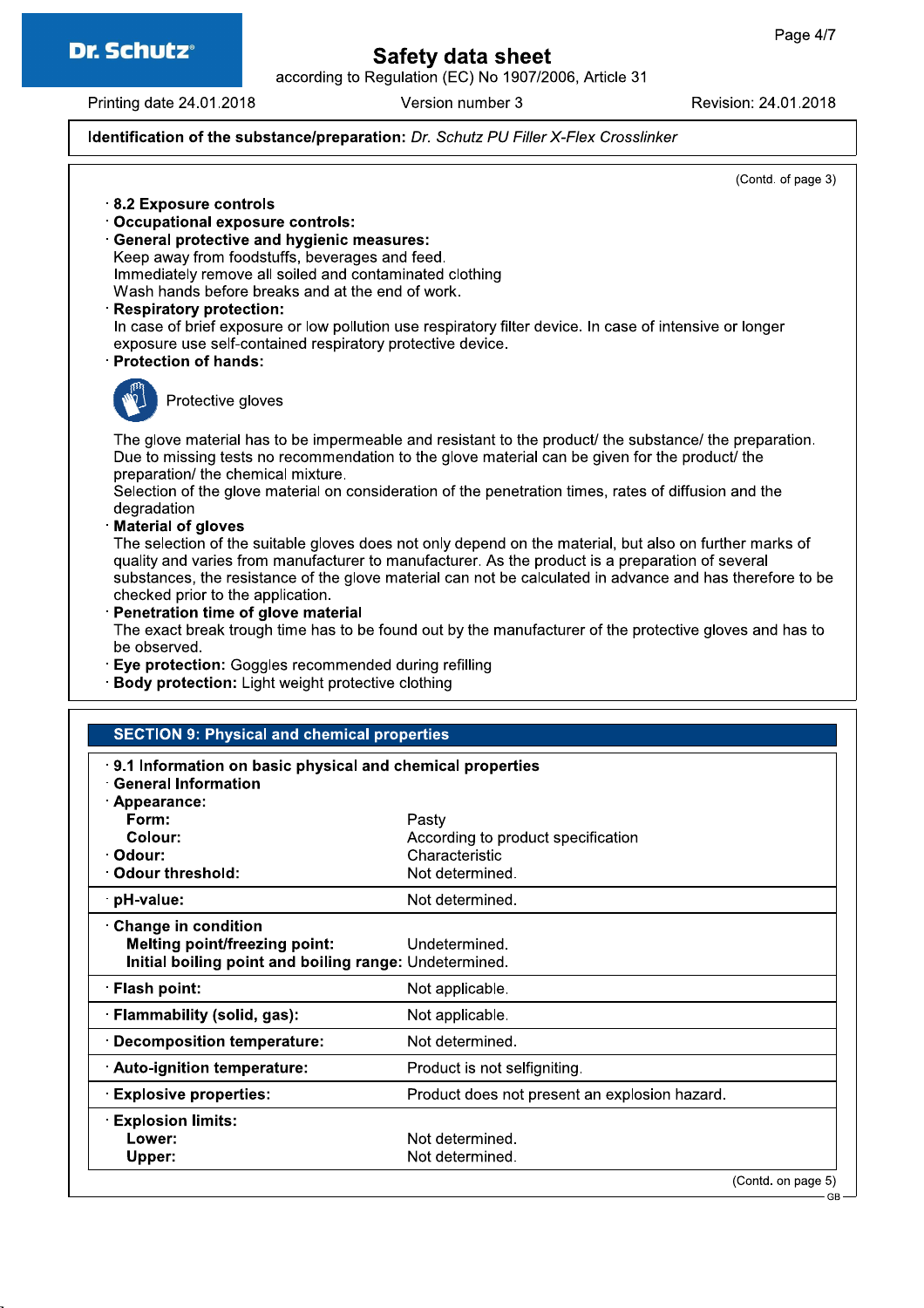according to Regulation (EC) No 1907/2006, Article 31

Printing date 24.01.2018

Version number 3

Revision: 24.01.2018

### Identification of the substance/preparation: Dr. Schutz PU Filler X-Flex Crosslinker

|                                           |                                            | (Contd. of page 4) |
|-------------------------------------------|--------------------------------------------|--------------------|
| Vapour pressure:                          | Not determined.                            |                    |
| · Density:                                | Not determined.                            |                    |
| <b>Relative density</b>                   | Not determined.                            |                    |
| · Vapour density                          | Not determined.                            |                    |
| <b>Evaporation rate</b>                   | Not determined.                            |                    |
| Solubility in / Miscibility with          |                                            |                    |
| water:                                    | Not miscible or difficult to mix.          |                    |
| · Partition coefficient: n-octanol/water: | Not determined.                            |                    |
| · Viscosity:                              |                                            |                    |
| <b>Dynamic:</b>                           | Not determined.                            |                    |
| Kinematic:                                | Not determined.                            |                    |
| Solvent content:                          |                                            |                    |
| VOC (EC)                                  | $0.00 \%$                                  |                    |
| 9.2 Other information                     | No further relevant information available. |                    |

### **SECTION 10: Stability and reactivity**

- . 10.1 Reactivity see section "Possibility of hazardous reactions".
- .10.2 Chemical stability No information available.
- Conditions to avoid: No decomposition if used according to specifications.
- 10.3 Possibility of hazardous reactions No dangerous reactions known.
- . 10.4 Conditions to avoid No further relevant information available.
- · 10.5 Incompatible materials: No further relevant information available.
- . 10.6 Hazardous decomposition products: No dangerous decomposition products known.

### **SECTION 11: Toxicological information**

- · 11.1 Information on toxicological effects
- **Acute toxicity**
- Harmful if inhaled.
- · Primary irritant effect:
- · Skin corrosion/irritation Based on available data, the classification criteria are not met.
- · Serious eye damage/irritation Based on available data, the classification criteria are not met.
- · Respiratory or skin sensitisation
- May cause an allergic skin reaction.
- CMR effects (carcinogenity, mutagenicity and toxicity for reproduction)
- **Germ cell mutagenicity** Based on available data, the classification criteria are not met.
- . Carcinogenicity Based on available data, the classification criteria are not met.
- · Reproductive toxicity Based on available data, the classification criteria are not met.
- STOT-single exposure
- May cause respiratory irritation.
- STOT-repeated exposure Based on available data, the classification criteria are not met.
- Aspiration hazard Based on available data, the classification criteria are not met.

### **SECTION 12: Ecological information**

- 12.1 Toxicity
- Aquatic toxicity: No further relevant information available.
- . 12.2 Persistence and degradability No further relevant information available.
- . 12.3 Bioaccumulative potential No further relevant information available.

(Contd. on page 6)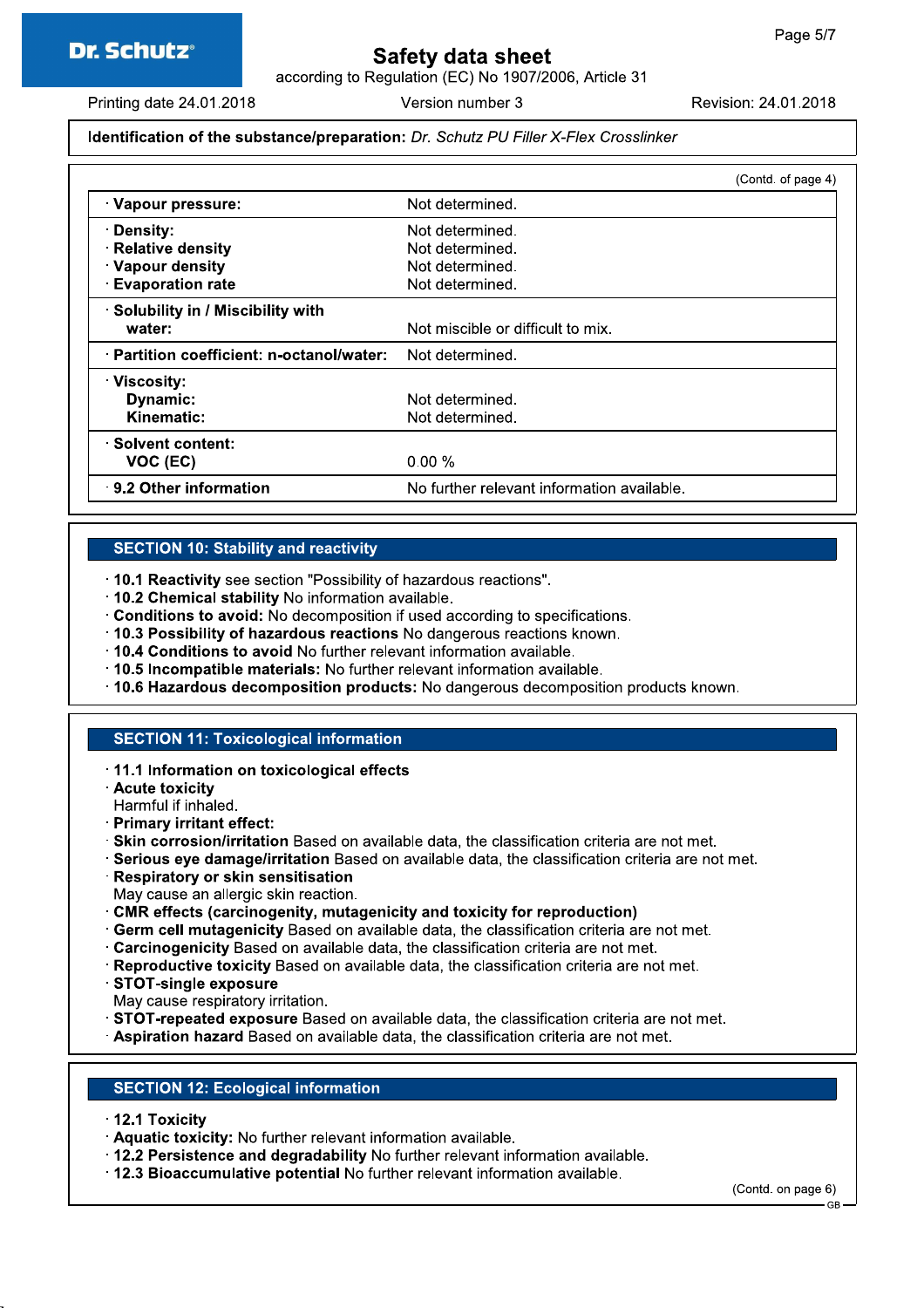

according to Regulation (EC) No 1907/2006, Article 31

Printing date 24.01.2018

Version number 3

Revision: 24.01.2018

### Identification of the substance/preparation: Dr. Schutz PU Filler X-Flex Crosslinker

(Contd. of page 5)

- . 12.4 Mobility in soil No further relevant information available.
- · Additional ecological information:
- General notes:

Water hazard class 1 (German Regulation) (Self-assessment): slightly hazardous for water Do not allow to reach ground water/water course. Do not allow undiluted product or large quantities of it to reach sewage system.

- 12.5 Results of PBT and vPvB assessment
- **PBT:** Not applicable.
- vPvB: Not applicable.
- .12.6 Other adverse effects No further relevant information available.

### **SECTION 13: Disposal considerations**

13.1 Waste treatment methods

· Recommendation

Must not be disposed together with household garbage. Do not allow product to reach sewage system.

### **European waste cataloque**

08 04 09\* waste adhesives and sealants containing organic solvents or other hazardous substances

· Uncleaned packaging:

Recommendation: Disposal must be made according to official regulations.

| <b>SECTION 14: Transport information</b>                                                             |                 |
|------------------------------------------------------------------------------------------------------|-----------------|
| · 14.1 UN-Number<br>ADR, ADN, IMDG, IATA                                                             | Void            |
| 14.2 UN proper shipping name<br>· ADR, ADN, IMDG, IATA                                               | Void            |
| 14.3 Transport hazard class(es)                                                                      |                 |
| · ADR, ADN, IMDG, IATA<br>∴Class                                                                     | Void            |
| 14.4 Packing group<br><b>ADR, IMDG, IATA</b>                                                         | Void            |
| 14.5 Environmental hazards:                                                                          | Not applicable. |
| 14.6 Special precautions for user                                                                    | Not applicable. |
| 14.7 Transport in bulk according to Annex II of<br><b>Marpol and the IBC Code</b><br>Not applicable. |                 |
| · UN "Model Regulation":                                                                             | Void            |

### **SECTION 15: Regulatory information**

15.1 Safety, health and environmental regulations/legislation specific for the substance or mixture

Directive 2012/18/EU

- · Named dangerous substances ANNEX I None of the ingredients is listed.
- . 15.2 Chemical safety assessment: A Chemical Safety Assessment has not been carried out.

(Contd. on page 7)

**GR**